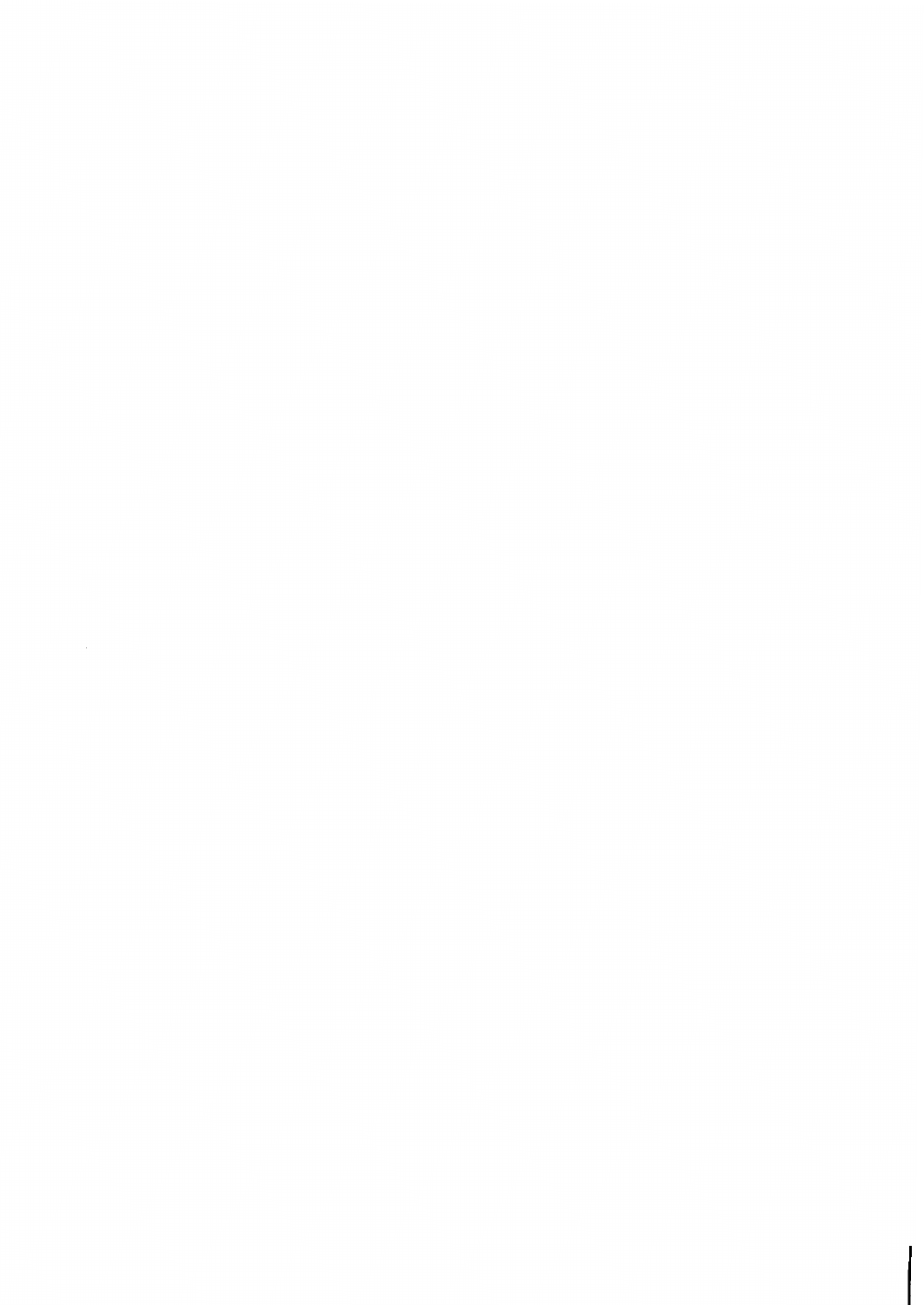PREFACE

In this paper, the author presents an algorithm for minimizing the sum of a convex function and a concave function. The functions involved are not necessarily smooth and the resulting function is quasidifferentiable. The main property of such functions is the non-uniqueness of directions of steepest descent (and ascent), and therefore special precautions must be taken to guarantee that the algorithm converges to a stationary point.

This paper is a contribution to research on nondifferentiable optimization currently underway within the System and Decision Sciences Program.

> ANDRZEJ WIERZBICXI Chairman System and Decision Sciences

 $-$  iii  $-$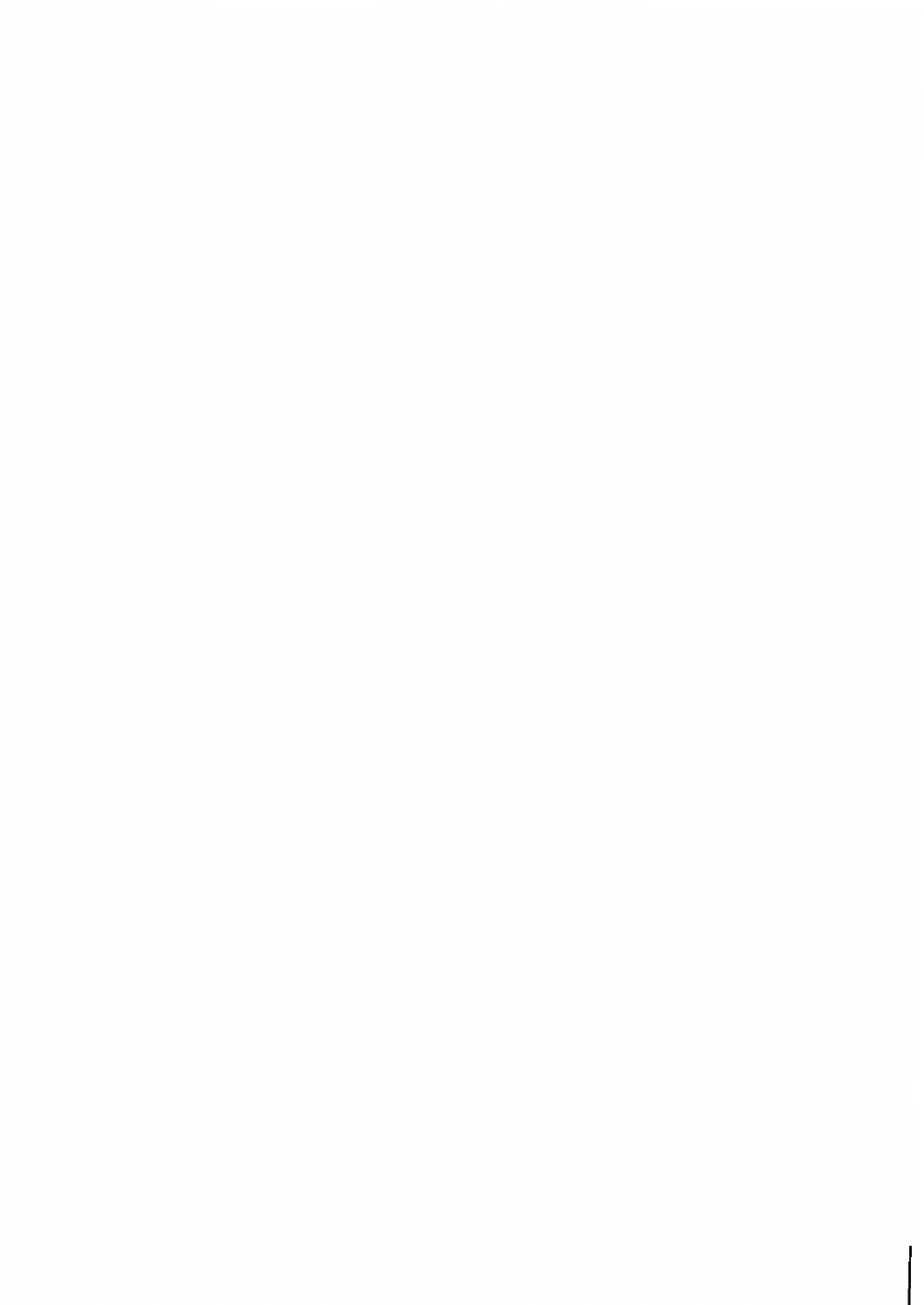ON MINIMIZING THE SUM OF A CONVEX FUNCTION AND A CONCAVE FUNCTION

#### L.N. POLYAKOVA

*Department of Applied Mathematics, Leningrad State University, Universitetskaya nab. 7/9, Leningrad 199164, USSR* 

Received 27 December 1983 Revised 24 Rarch 1984

We consider here the problem of minimizing a particular subclass of quasidifferentiable functions: those which may be represented as the sum of a convex function and a concave function. It is shown that in an n-dimensional space this problem is equivalent to the problem of minimizing a concave function on a convex set. A successive approximations method is suggested; this makes use-of'some of the principles of E-steepest-descenttype approaches.

*Key words:* Quasidifferentiable Functions, Convex Functions, Concave Functions, E-Steepest-Descent Methods.

## 1. Introduction

The problem of minimizing nonconvex nondifferentiable functions poses a considerable challenge to specialists in mathematical programming. Most of the difficulties arise from the fact that there may be several directions of steepest descent. To solve this problem requires both a new technique and a new approach. In this paper we discuss a special subclass of nondifferentiable functions: those which can be represented in the form

$$
f(x) = f_1(x) + f_2(x)
$$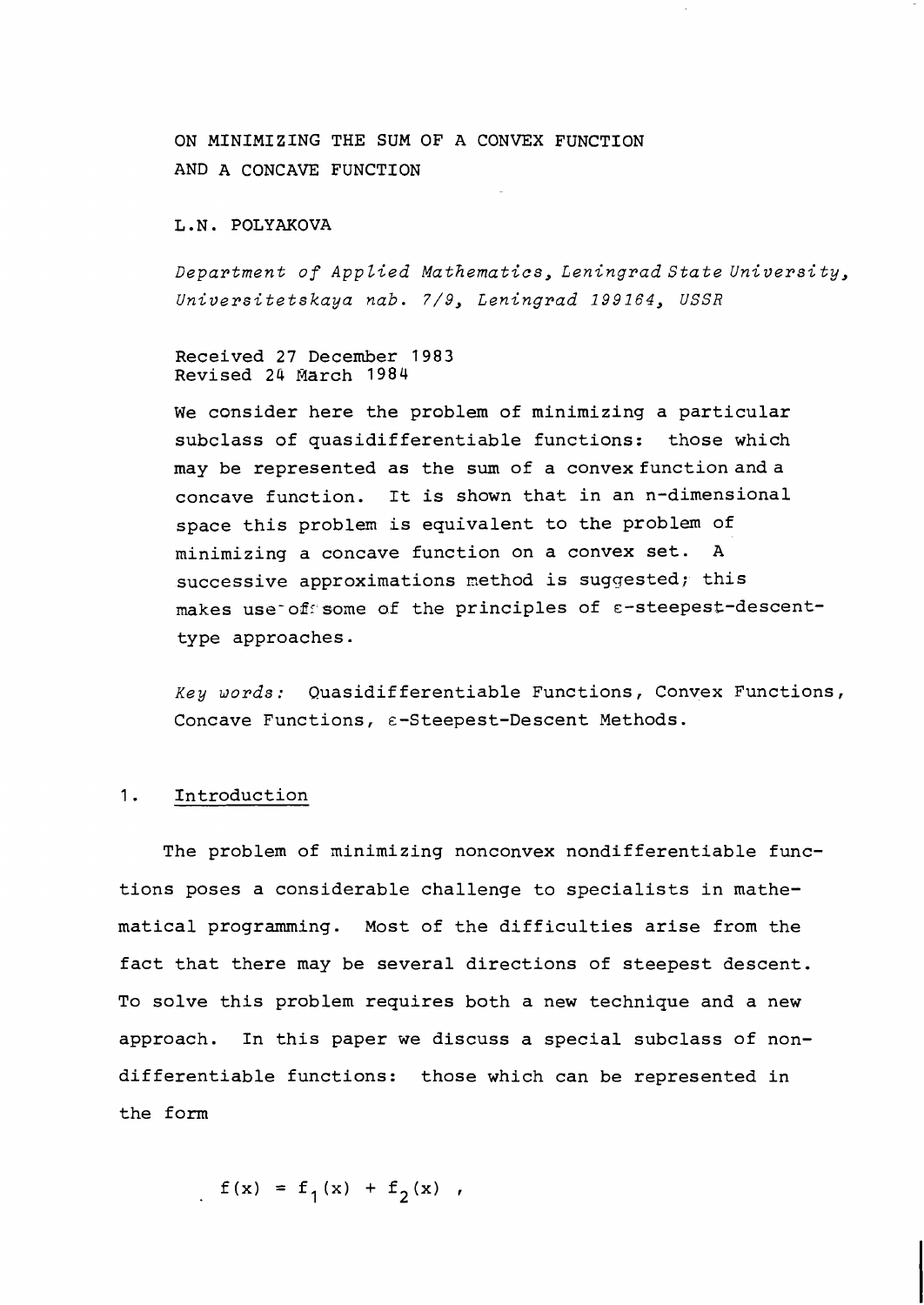where  $f_1$  is a finite function which is convex on  $E_n$  and  $f_2$  is a finite function which is concave on  $E_n$  . Then f is continuous and quasidifferentiable on  $E_n$  , with a quasidifferential at  $x \in E_n$  which may be taken to be the pair of sets

$$
Df(x) = [\partial f(x) , \overline{\partial} f(x) ],
$$

where

$$
\underline{\partial} f(x) = \partial f_1(x) = \{ v \in E_n | f_1(z) - f_1(x) \ge (v, z - x) \quad \forall z \in E_n \}
$$

$$
\delta f(x) = \delta f_2(x) = \{ w \in E_n | f_2(z) - f_2(x) \le (w, z-x) \quad \forall z \in E_n \} .
$$

In other words,  $\partial f(x)$  is the subdifferential of the convex function  $f_1$  at  $x \in E_n$  (as defined in convex analysis) and  $\overline{\partial} f(x)$ is the superdifferential of the concave function  $f_2$  at  $x \in E_n$ .

Consider the problem of calculating

$$
\inf_{x \in E_n} f(x) \quad . \tag{1}
$$

\* Quasidifferential calculus shows that for  $x^{\text{ }} \in E \atop n$  to be a minimum point of f on  $E_n$  it is necessary that

$$
-\bar{\delta} f(x^*) \subset \underline{\delta} f(x^*) \quad . \tag{2}
$$

We shall now show that the problem of minimizing f on the space  $E_n$  can be reduced to that of minimizing a concave function on a convex set.

an di Kabupatén Bandungan<br>Kabupatèn Propinsi Jawa Bandungan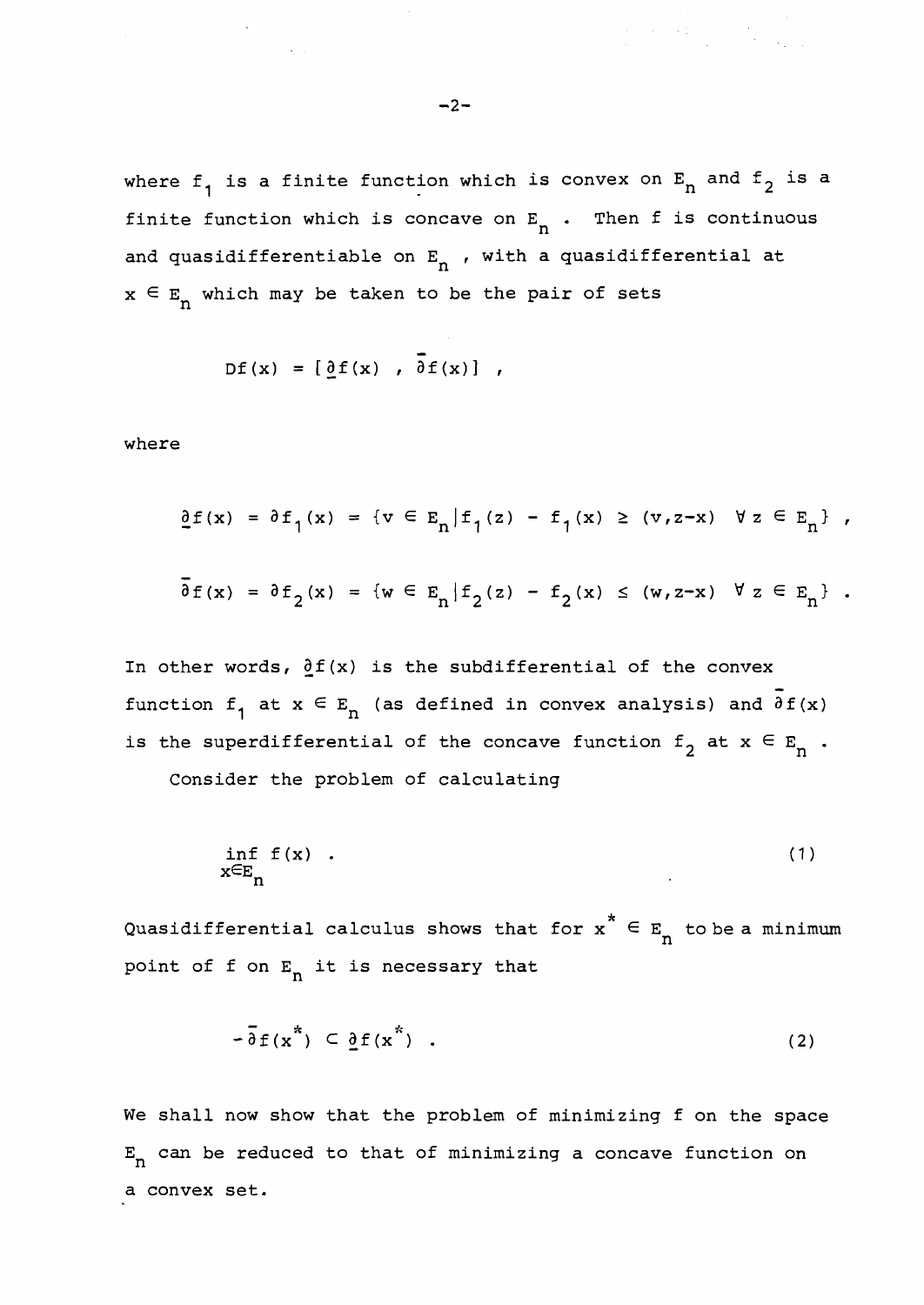Let  $\Omega$  denote the *epigraph* of the convex function  $f_1$ , i.e.,

$$
\Omega = epi \; f = \{ z = [x, \mu] \in E_n \times E_1 | h(z) \equiv f_1(x) - \mu \leq 0 \} ,
$$

and define the following function on  $E_n \times E_1$ :

$$
\psi(z) = f_2(x) + \mu
$$
,  $z = [x, \mu] \in E_n \times E_1$ .

Set  $\Omega$  is closed and convex and function  $\psi$  is quasidifferentiable at any point  $z \in E_n^+ \times E_1^+$  . Take as its quasidifferential at  $z = [x,\mu]$  the pair of sets  $D\psi(z) = [(0), \partial f(z)]$  **x**  $(1)]$  , where  $0 \in E_{n+1}$ .

Let us now consider the problem of finding

$$
\inf_{z \in \Omega} \psi(z) \quad . \tag{3}
$$

It is well-known (see, e.g., [ 31) that if a concave function achieves its infimal value on a convex set, this value is achieved on the boundary of the set.

Theorem 1. *For a point* x\* *to be a solution of problem (I), it*  is both necessary and sufficient that point  $[x^*, \mu^*]$  be a solu*tion to problem*  $(3)$ , where  $\mu^* = f(x^*)$ .

#### Proof

*Necessity.* Let x\* be a solution of problem (1) . Then

 $\mu \ + \ f_2(x) \ \geq \ f_1(x) \ + \ f_2(x) \ \geq \ f_1(x^*) \ + \ f_2(x^*) \ \ \forall \, \mu \geq f_1(x) \, , \ \ \forall \, x \in_{\mathbb{F}_n} . \eqno(4)$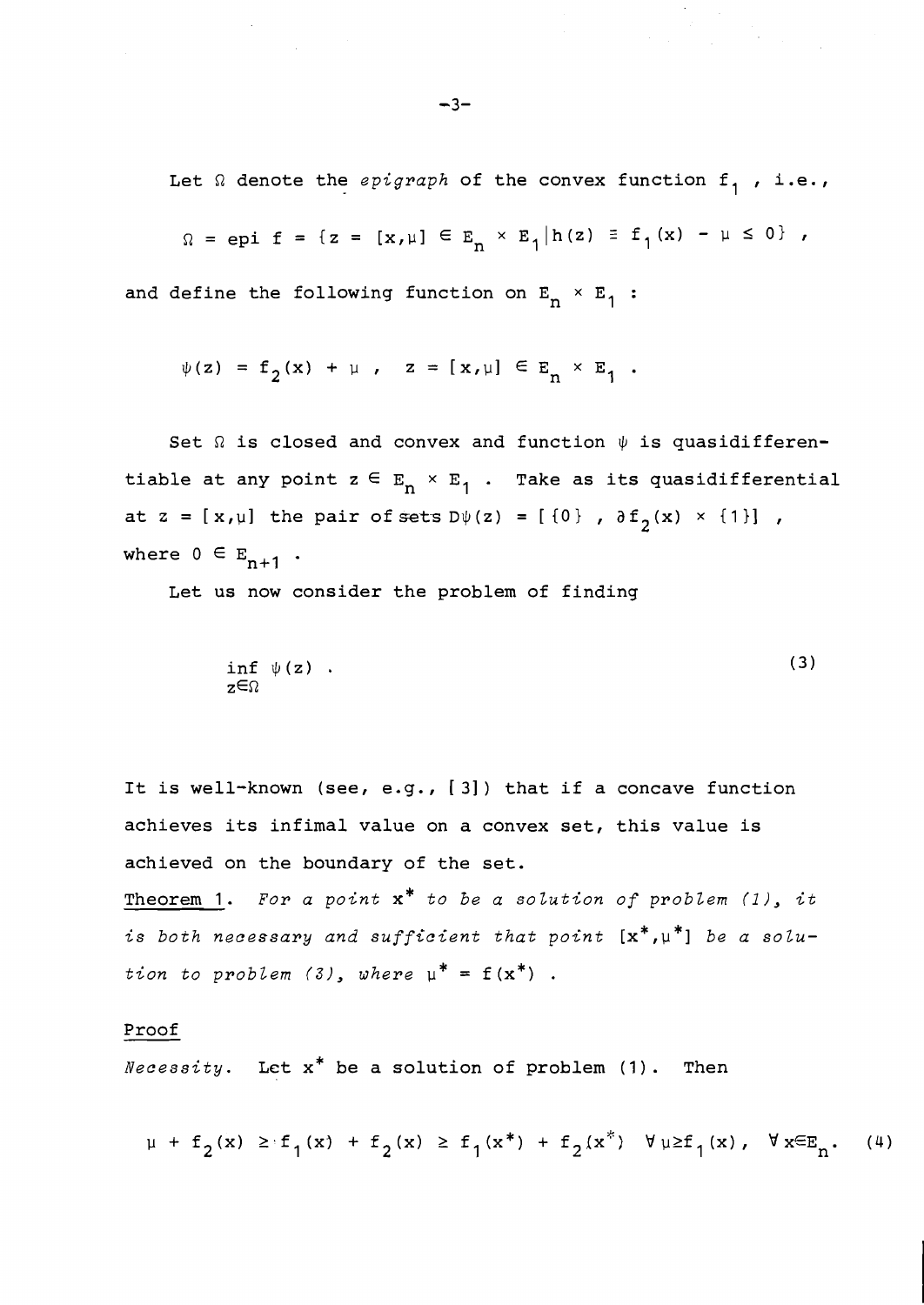But (4) implies that

$$
\psi(z) \geq f_1(x^*) + f_2(x^*) = f_2(x^*) + \mu^*,
$$

where  $\mu^* = f_1(x^*)$  . Thus there exists a  $z^* = [x^*, \mu^*] \in \Omega$ such that

$$
\psi(z) \geq \psi(z^*) \qquad \forall z \in \Omega . \qquad (5)
$$

a na matangan<br>Kabupatèn Tanggaling

This proves that the condition is necessary. Sufficiency. That the condition is also sufficient can be proved in an analogous way by arguing backwards from inequality (5).

# 2. A numerical algorithm

Set  $\epsilon \ge 0$ . A point  $x_0 \in E_n$  is called an  $\epsilon$ -inf-stationary point of the function f on  $E_n$  if

$$
-\overline{\partial} f(x_0) \subset \underline{\partial}_{\epsilon} f(x_0) \quad , \tag{6}
$$

where

$$
\begin{aligned} \frac{\partial}{\partial \varepsilon} f(x_0) &= \frac{\partial}{\partial \varepsilon} f_1(x_0) = \{ v \in E_n | f_1(z) - f_1(x_0) \geq 0 \\\\ &\geq (v_1, z - x_0) - \varepsilon \quad \forall \ x \in E_n \} \end{aligned}
$$

i.e.,  $\frac{\mathfrak{d}}{\mathsf{c}}\text{\sf f}(\mathsf{x}_0)$  is the  $\varepsilon$ -subdifferential of the convex function  $f_1$  at  $x_0$  . Fix  $g \in E_n$  and set

 $-4-$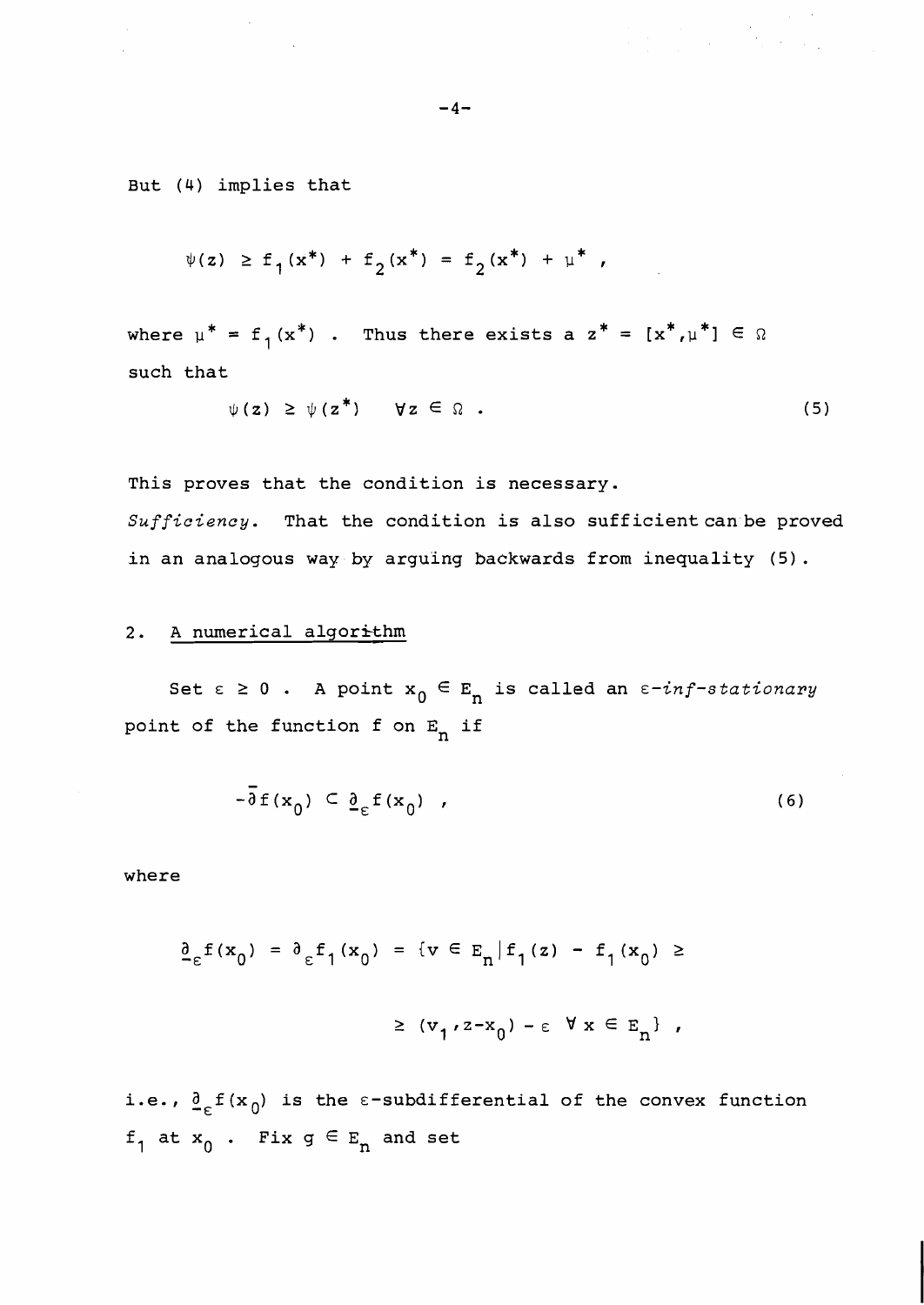$$
\frac{\partial_{\varepsilon} f(x_0)}{\partial g} = \max_{v \in \underline{\partial}_{\varepsilon} f(x_0)} (v, g) + \min_{w \in \partial f(x_0)} (w, g) . \tag{7}
$$

 $\mathcal{L}^{\mathcal{L}}(\mathcal{L}^{\mathcal{L}})$  and  $\mathcal{L}^{\mathcal{L}}(\mathcal{L}^{\mathcal{L}})$  and  $\mathcal{L}^{\mathcal{L}}(\mathcal{L}^{\mathcal{L}})$  and  $\mathcal{L}^{\mathcal{L}}(\mathcal{L}^{\mathcal{L}})$ 

Theorem 2. *For a point* xo *to be an E-inf-stationary point of the function* f *on* E~ , *it is both necessary and sufficient that* 

$$
\min_{\|g\|=1} \frac{\partial_{\epsilon} f(x_0)}{\partial g} \ge 0 \quad . \tag{8}
$$

# Proof

*Necessity*. Let  $x_0$  be an  $\varepsilon$ -inf-stationary point of f on  $E_n$ . Then from (6) it follows that

$$
0 \in w + \underline{\partial}_{\epsilon} f(x_0) \qquad \forall w \in \partial f(x_0)
$$

**Hence** 

min 
$$
\max
$$
  $(z,g) \ge 0$   $\forall w \in \overline{\partial} f(x_0)$ ,  
||g||=1  $z \in w + \underline{\partial}_f f(x_0)$ 

and thus for every  $g \in E_n$ ,  $\|g\|=1$  , we have

$$
\min_{w \in \delta f(x_0)} \max_{v \in \underline{\delta}_{\epsilon} f(x_0)} (z, g) \ge 0.
$$

However, this means that

$$
\min_{\|g\|=1} \frac{\partial_{\varepsilon} f(x_0)}{\partial g} \ge 0
$$
\n(9)

proving that the condition is necessary. That it is also sufficient can be demonstrated in an analogous way, arguing backwards from the inequality  $(9)$ .

$$
-5 -
$$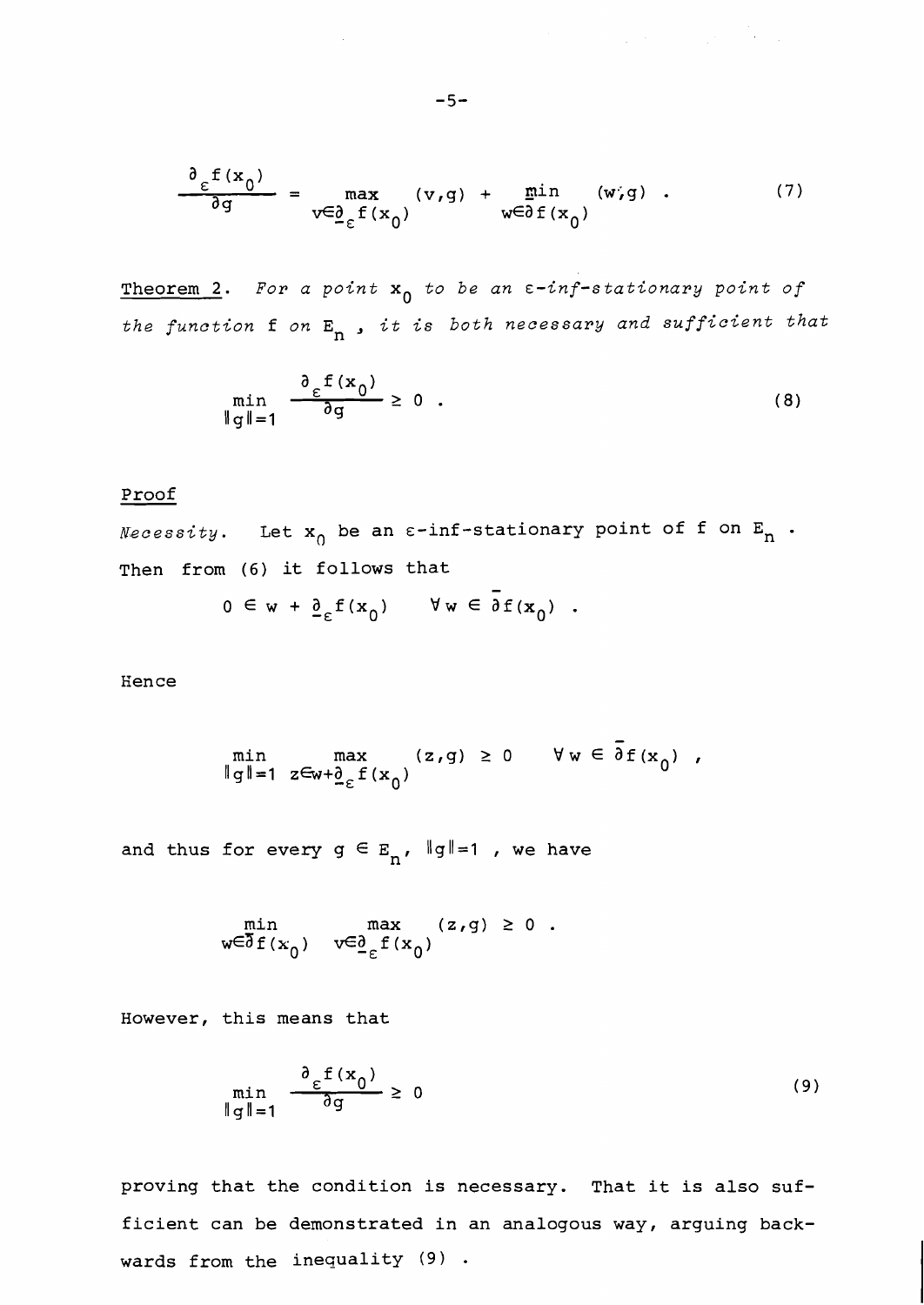Note that since the mapping

$$
\underline{\partial}_{\varepsilon} f : E_n \times [0, +\infty) \longrightarrow 2^{E_n}
$$

is Hausdorff-continuous if  $\epsilon > 0$  (see, e.g., [1]), then the following theorem holds.

Theorem 3. If E > 0 *then the function* max (v,g) *is con* $t$ *inuous in* **x** *on* **E**<sub>n</sub> *for any fixed*  $g \in E$ <sub>n</sub> .  $V \in \mathcal{E}$ <sub>1</sub>

Assume that  $x_0$  is not an  $\varepsilon$ -inf-stationary point. Then we can describe the vector

$$
g_{\varepsilon}(\mathbf{x}_0) = \arg\min_{\|\mathbf{g}\|=1} \frac{\partial_{\varepsilon} f(\mathbf{x}_0)}{\partial \mathbf{g}}
$$

as a direction of  $\varepsilon$ -steepest-descent of function f at point  $x_0$ .

It is not difficult to show that the direction

$$
g_{\varepsilon} = -\left(\frac{v_{0\varepsilon} + w_0}{\|v_{0\varepsilon} + w_0\|}\right),
$$

where  $v_{0\epsilon} \in \underline{\partial}_{\epsilon} f(x_0)$ ,  $w_0 \in \overline{\partial} f(x_0)$  and

$$
-\max_{w \in \partial f(x_0)} \min_{v \in \underline{\partial}_c f(x_0)} \|v + w\| = -\|v_{0c} + w_0\| = a_c(x_0) ,
$$

is a direction of  $\varepsilon$ -steepest-descent of function f at point  $x_{0}$  . Now let us consider the following method of successive approximations.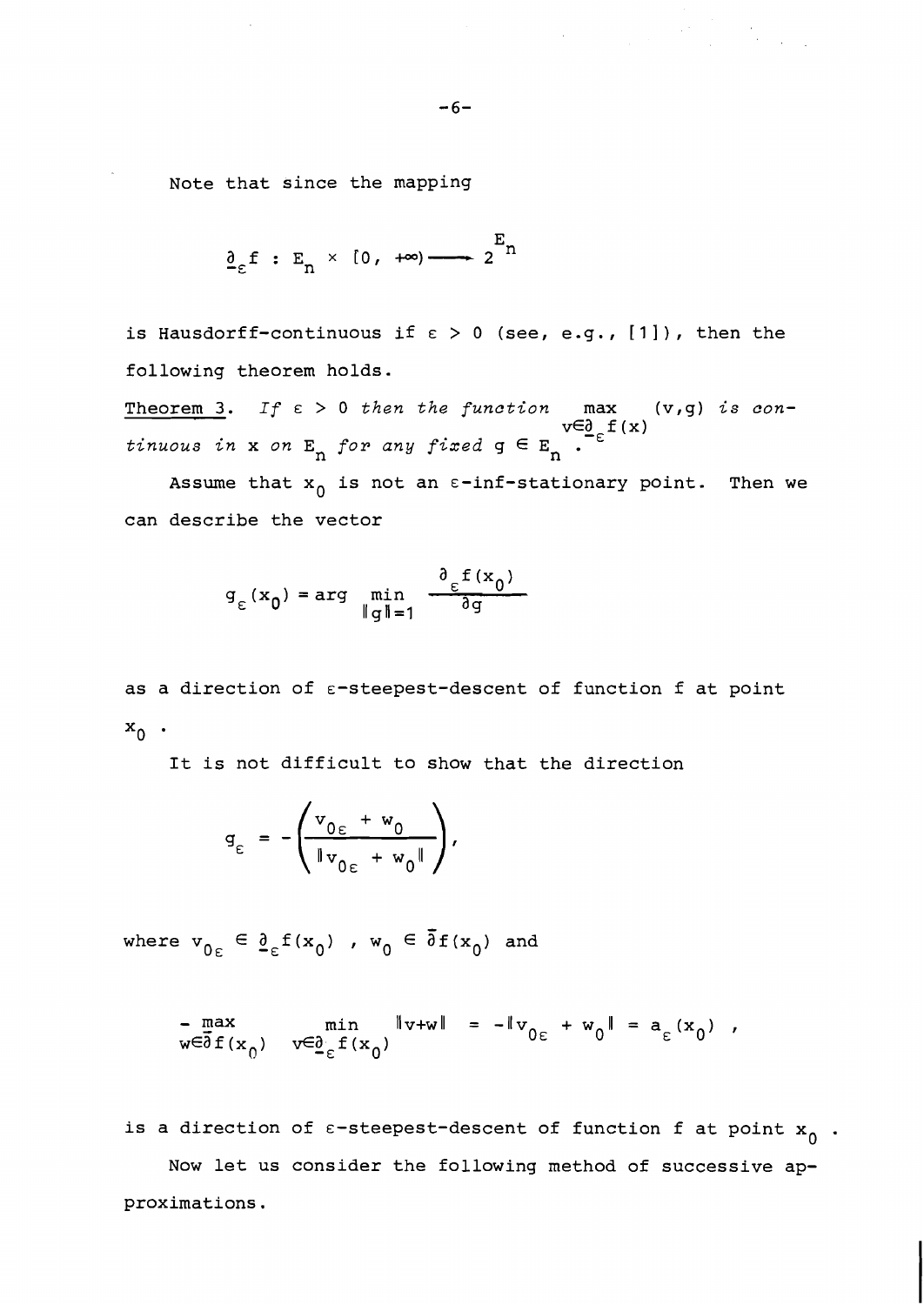Fix  $\epsilon$  > 0 and choose an arbitrary initial approximation  $x_0 \in E_n$  . Suppose that the Lebesque set

$$
D(x_0) = {x_0 \in E_n | f(x) \le f(x_0)}
$$

 $\mathcal{A}^{\mathcal{A}}$ 

is bounded. Assume that a point  $x_k \in E_n$  has already been found. If  $-\bar{\delta}f(x_k) \subset \underline{\delta}_{\epsilon}f(x_k)$ , then  $x_k$  is an  $\epsilon$ -inf-stationary point of f on  $E_n$  ; if not, take

$$
x_{k+1} = x_k + \alpha_k g_{\varepsilon k} , \quad \alpha_k = \arg \min_{\alpha \ge 0} f(x_k + \alpha g_{\varepsilon k}) ,
$$

where  $g_{\varepsilon k} = g_{\varepsilon}(x_k)$  is an  $\varepsilon$ -steepest-descent direction of f at  $x_k$ .

Theorem **4.** *The following relation holds:* 

$$
\lim_{k \to \infty} a_{\varepsilon}(x_k) = 0.
$$

Proof. We shall prove the theorem by contradiction. Assume that a subsequence  $\{x_{k}\}$  of sequence  $\{x_{k}\}$  and a number a>0 exist S such that

$$
a_{\varepsilon}(x_{k_{s}}) \leq -a \quad \forall s.
$$

(The required subsequence must exist since  $D(x_0)$  is compact.) \* Without loss of generality, we can assume that  $x^{\phantom{\dagger}}_{\nu}$  - $\kappa$ <sup>k</sup>  $\epsilon$   $\kappa$ <sup>k</sup>  $\kappa$ <sup>k</sup>  $\kappa$ <sup>k</sup>  $\kappa$ <sup>k</sup>  $\kappa$ <sup>k</sup>  $\kappa$ <sup>k</sup>  $\kappa$ <sup>k</sup>  $\kappa$ <sup>k</sup>  $\kappa$ (clearly,  $x^* \in D(x_0)$ ). Then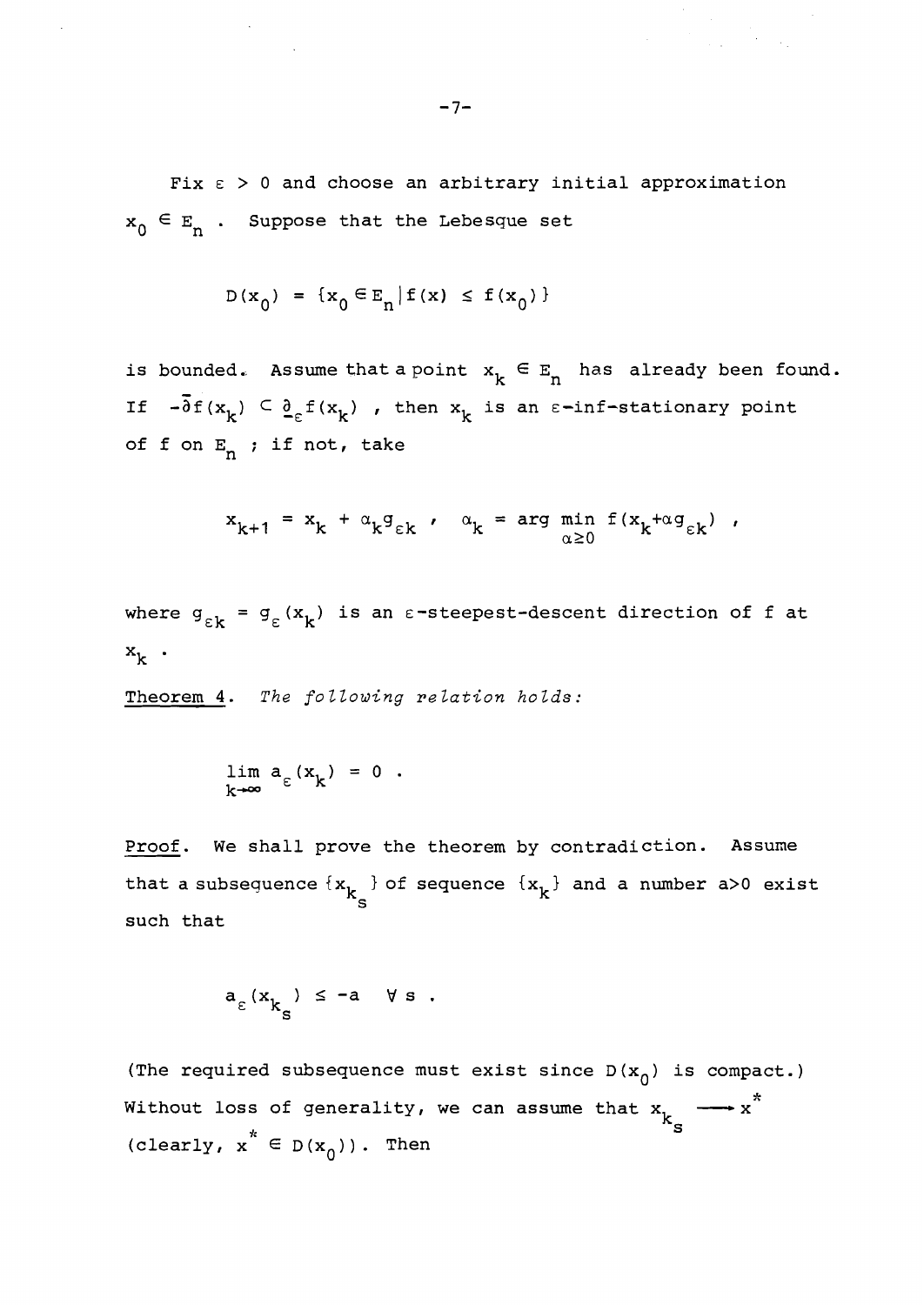$$
f(x_{k_{s}} + \alpha g_{\epsilon k_{s}}) = f(x_{k_{s}}) + \int_{0}^{\alpha} \left( \frac{\partial f_{1}(x_{k_{s}} + \tau g_{\epsilon k_{s}})}{\partial g_{\epsilon k_{s}}}\right) d\tau + \alpha \left( \frac{\partial f_{2}(x_{k_{s}})}{\partial g_{\epsilon k_{s}}}\right) + o(\alpha, g_{\epsilon k_{s}}),
$$

where

$$
\frac{\circ (\alpha, g_{\epsilon k}\})}{\alpha} \longrightarrow 0.
$$

The term  $o(\alpha, \sigma_{\varepsilon k}^{\prime})$  appears in the above equation due to the con-<br>cavity of  $f_2$ . The fact that function  $f_2$  is concave implies that

$$
\sigma(\alpha, g_{\varepsilon k_{\mathbf{S}}}) \leq 0 \quad \forall \alpha > 0 \quad \forall g_{\varepsilon k_{\mathbf{S}}} \in \mathbb{E}_{n} \; ,
$$

and therefore

$$
f(x_{k_{s}} + \alpha g_{\epsilon k_{s}}) \leq f(x_{k_{s}}) + \int_{0}^{\alpha} \max_{v \in \partial f_{1}(x_{k_{s}} + \tau g_{\epsilon k_{s}})} (v, g_{\epsilon k_{s}}) d\tau +
$$

$$
+\alpha \min_{w \in \partial f_2(x_k)} (w, g_{\varepsilon k}^{\varepsilon})
$$

Since  $\partial_{\epsilon} f_1(x) \supset \partial f_1(x)$  for every  $x \in E_n$ , we have

$$
\text{max}_{v \in \partial_{\epsilon} f_1(x_{k_s} + \tau g_{\epsilon k_s})} (\text{v}, \text{g}_{\epsilon k_s}) \geq \text{max}_{v \in \partial f_1(x_{k_s} + \tau g_{\epsilon k_s})} (\text{v}, \text{g}_{\epsilon k_s}) \text{ ,}
$$

and thus

 $\label{eq:2.1} \frac{1}{2}\sum_{i=1}^n\frac{1}{2}\sum_{j=1}^n\frac{1}{2}\sum_{j=1}^n\frac{1}{2}\sum_{j=1}^n\frac{1}{2}\sum_{j=1}^n\frac{1}{2}\sum_{j=1}^n\frac{1}{2}\sum_{j=1}^n\frac{1}{2}\sum_{j=1}^n\frac{1}{2}\sum_{j=1}^n\frac{1}{2}\sum_{j=1}^n\frac{1}{2}\sum_{j=1}^n\frac{1}{2}\sum_{j=1}^n\frac{1}{2}\sum_{j=1}^n\frac{1}{2}\sum_{j=1}^n\$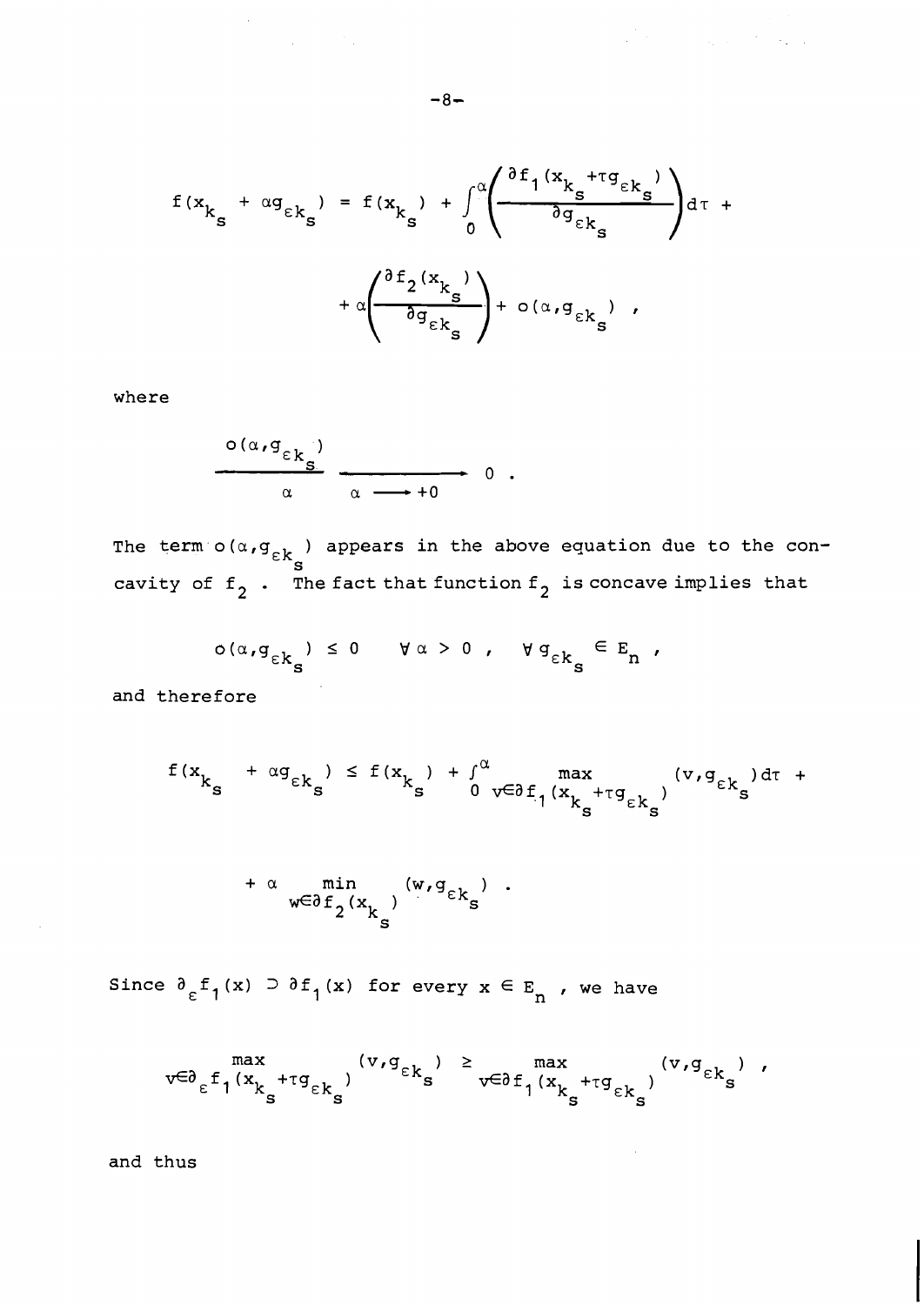$$
f(x_{k_{s}} + \alpha g_{\epsilon k_{s}}) \le f(x_{k_{s}}) + \int_{0}^{\alpha} \max_{v \in \partial_{\epsilon} f_{1}(x_{k_{s}} + \tau g_{\epsilon k_{s}})} (v, g_{\epsilon k_{s}}) d\tau +
$$

$$
+\alpha \min_{w \in \partial f_2(x_{k_s})} (w, g_{\epsilon k_s})
$$

Since the mapping  $\mathfrak{d} _{\varepsilon }\mathsf{f}_{1}$  is Hausdorff-continuous at the point  $\mathbf{x}^{*}$  , there exists a  $\delta > 0$  such that

$$
\partial_{\varepsilon} f_1(x) \, \subset \, \partial_{\varepsilon} f_1(y) \, + \, \frac{a}{2} \, S_1(0) \, \quad \forall \, x, y \, \in \, S_\delta(x^*) \, ,
$$

where  $S_r(z) = \{x \in E_n | ||x-z|| \le r\}$ . Also, there exists a number **K** > 0 such that

$$
x_{k_{s}} \in s_{\delta/2}(x^*) \quad \forall k_{s} > K ,
$$

and hence

$$
f(x_{k_{S}} + \alpha g_{\epsilon k_{S}}) \le f(x_{k_{S}}) + \alpha (a_{\epsilon}(x_{k_{S}}) + \frac{a}{2})
$$
  

$$
\forall \alpha \in (0, \frac{\delta}{2}], \quad \forall k_{S} > K.
$$

Therefore

$$
f(x_{k_{s}+1}) = \min_{\alpha \ge 0} f(x_{k_{s}+ \alpha g} \epsilon k_{s}) \le f(x_{k_{s}+ \frac{\delta}{2} g} \epsilon k_{s}) \le
$$

$$
\leq f(x_{k_{\rm s}}) - \frac{\delta a}{4} \quad . \tag{10}
$$